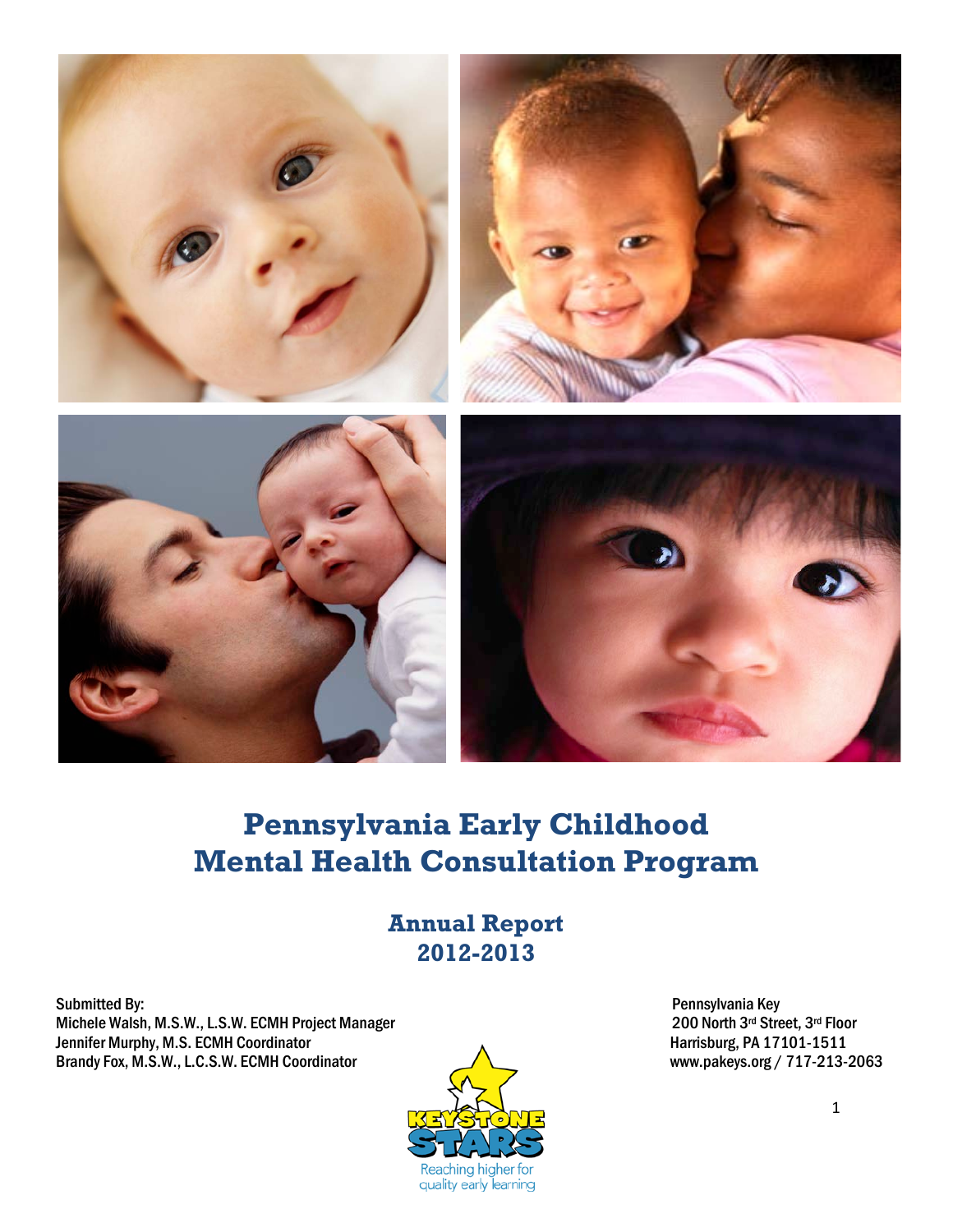## **Table of Contents**

| 3  |
|----|
| 4  |
| 4  |
| 5  |
| 10 |
| 12 |
| 16 |
| 19 |
| 21 |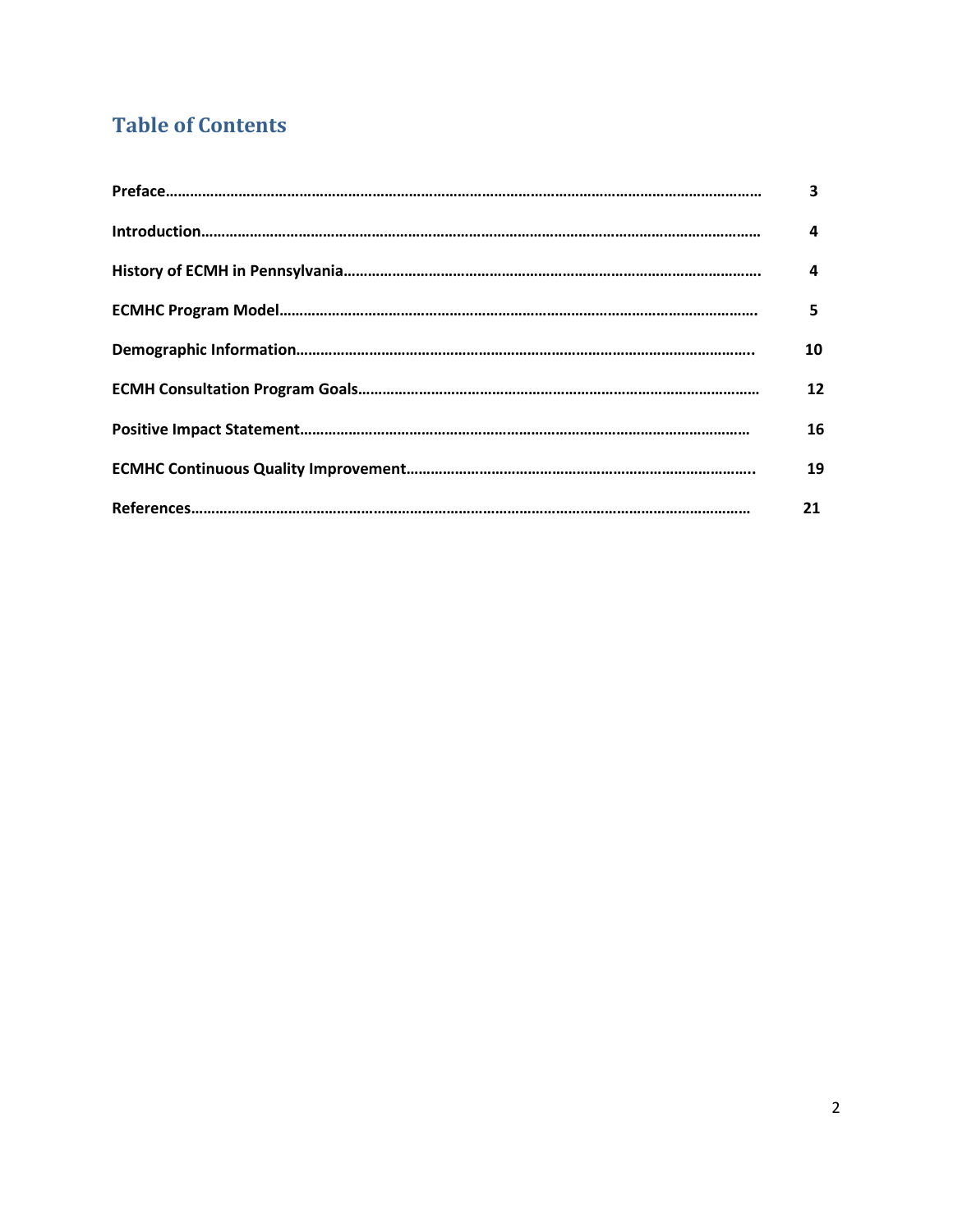#### **Preface**

In the first few years of life children experience rapid cognitive, social and emotional development. This development is critical for their future, contributing to school readiness and productivity as adults. National studies estimate that between 9.5 percent and 14.2 percent of children age 0–5 experience mental health issues — also known as social-emotional development problems —that negatively affect their everyday functioning, development and school readiness (Brauner & Stephens, 2006). Because early childhood development is so important to a child's future, providing prevention services for young children who need them is one of the best ways to reduce the chance of later problems at school, at home and in their communities. Simply stated, a child's early experiences set the stage for how they relate to other children, how they relate to adults, how they manage feelings, and how they feel about themselves.

Early Childhood Mental Health Consultation (ECMHC) has emerged as an effective strategy for supporting young children's social and emotional development and addressing challenging behaviors in early care and education settings (Gilliam & Shahar, 2006). Early childhood mental health consultation aims to strengthen the capacity of staff, families, programs, and systems to promote positive social and emotional development as well as prevent, identify, and reduce the impact of mental health problems among children from birth to age 6 (Kaufman et. al., 2012). ECMHC involves a professional consultant with infant/early childhood mental health (ECMH) expertise working collaboratively with early care and education staff, programs and families. Consultation focuses on enhancing the quality of young children's social and emotional affective environments, as well as the needs of individual children. In contrast to direct therapeutic services, which may label a child, ECMHC offers an indirect approach to reducing problem behaviors in young children and, more broadly, promoting positive social and emotional development.

A systematic review of more than 30 evaluations of early childhood mental health consultation conducted across the country showed evidence that these programs can lead to improvements

3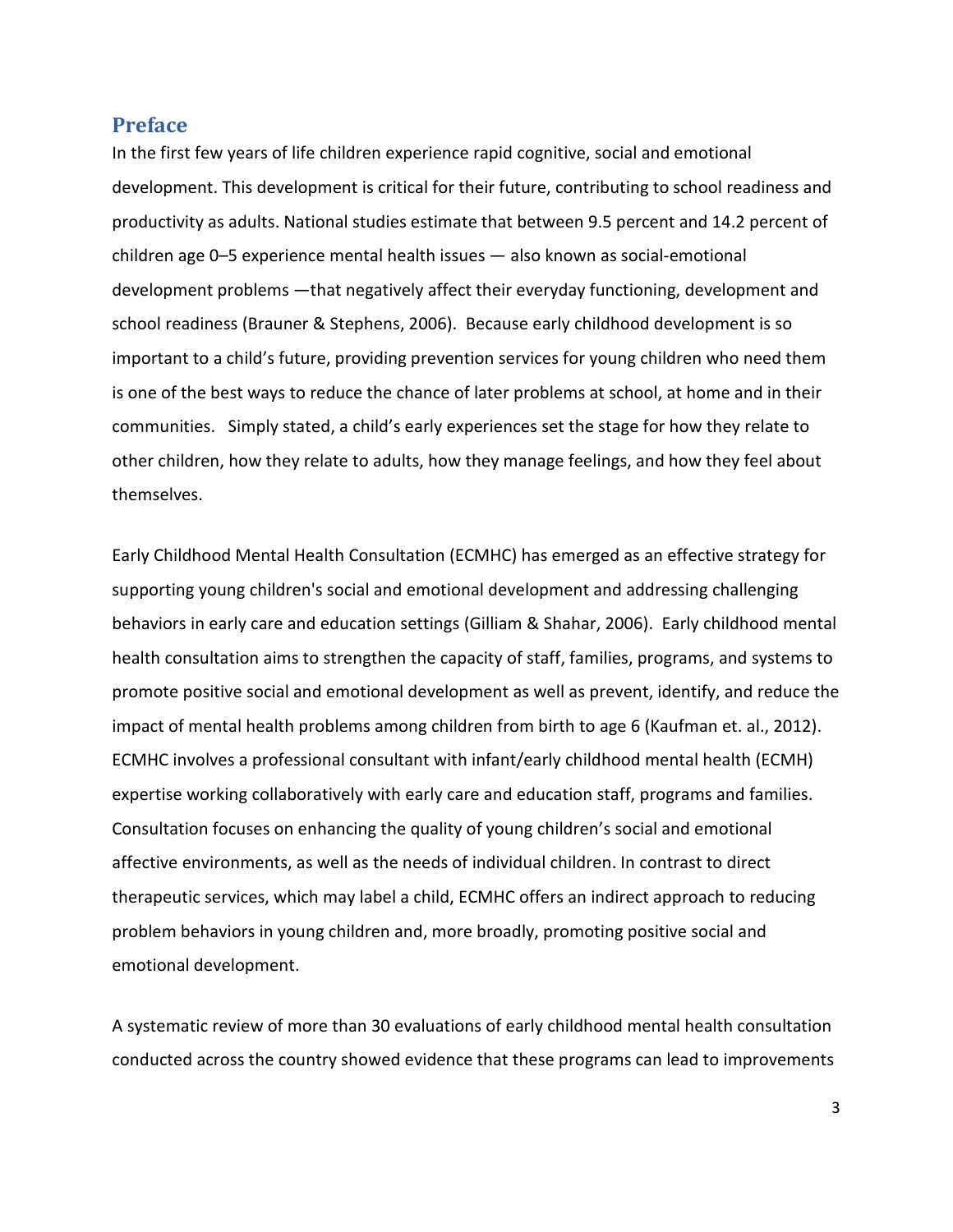in child behaviors, changes in teacher attitudes and behaviors, and characteristics of the early childhood settings associated with higher quality care (Brennan, et al., 2008; Perry, et al. 2010). Reductions in staff turnover and expulsions from child care were also seen across many of these studies. In addition, Gilliam (2005) reported that prekindergarten programs with on-site early childhood mental health consultants had lower rates of expulsion than those without access to this service.

#### **Introduction**

Early childhood mental health is defined as the developing capacity of the young child to experience, regulate and express emotions, form close and secure interpersonal relationships and explore the environment and learn – all in the context of family, community, and cultural expectations for young children (Zero to Three, 2003). Young children's "mental health" refers to emotional wellbeing and positive social development from birth through age 5 (Nelson & Mann, 2011). Early childhood mental health is influenced by:

- Biological/genetic factors
- The quality of adult relationships
- Care-giving environments
- Community context

This report details the work of the Pennsylvania Early Childhood Mental Health (ECMH)

Consultation Program for the 2012-2013 fiscal year based on three program goals:

- 1. Reduce the number of children expelled from childcare due to behavior challenges
- 2. Increase understanding among early care and education practitioners and families of social-emotional development and its impact on educational success, and
- 3. Link and bridge systems and services of behalf of a child, family, and program.

*"The emotional, social, and behavioral competence of young children is a strong predictor of academic performance in early elementary school." (Zero to Three, 2003)*

### **History of Early Childhood Mental Health in Pennsylvania**

In February 2006, the BUILD Infant-Toddler Task Force issued a report with recommendations

in three focus areas, one of which was to improve social-emotional outcomes for young

children in Pennsylvania.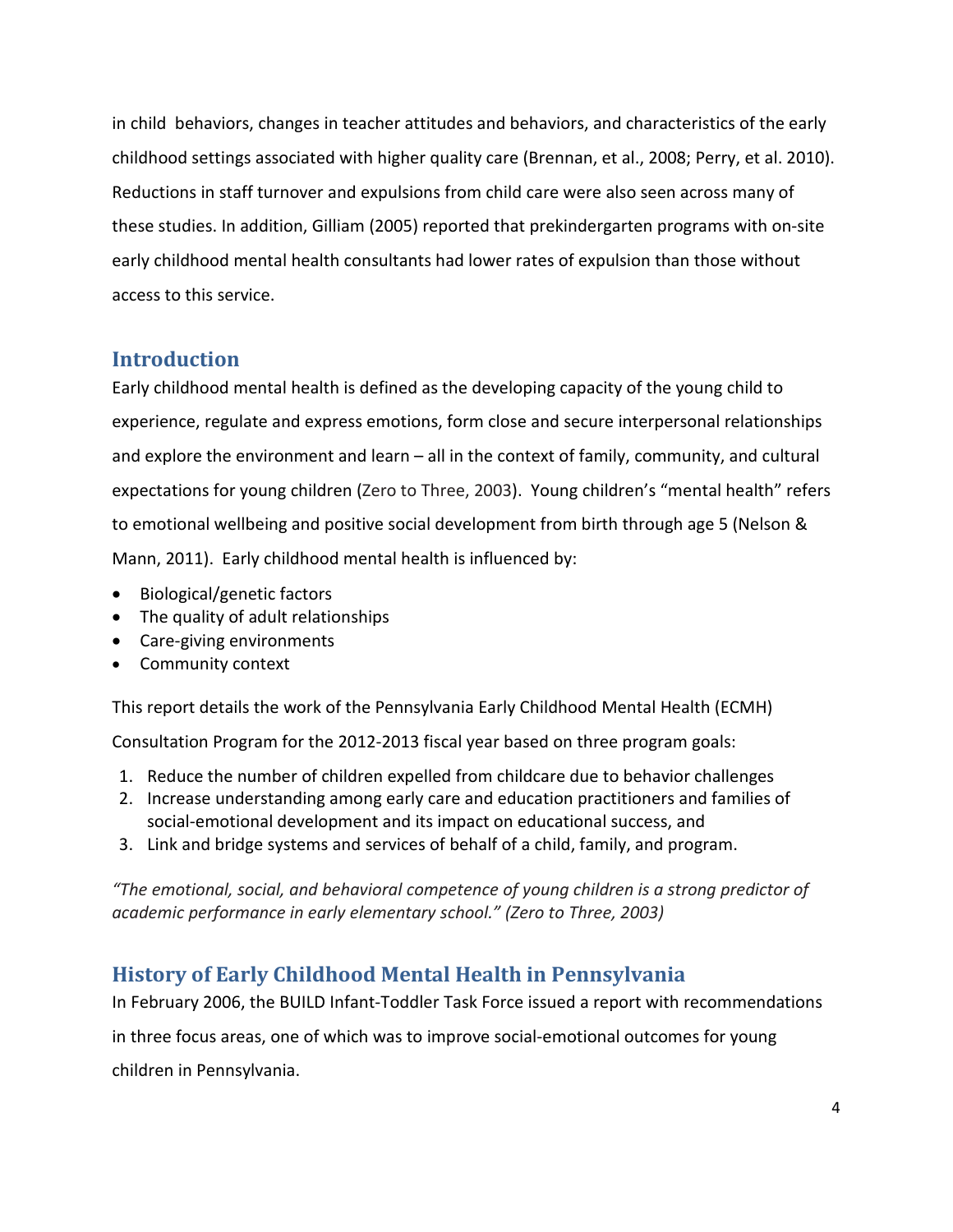The recommendations were to:

- *Develop leadership within the Department of Public Welfare to spearhead socio-emotional health*
- *Coordinate increased communication regarding the importance of socio-emotional health in state programs that serve families with infants and toddlers*
- *Assure efforts to identify infants and toddlers at risk for developmental delays*
- *Increase awareness of family support programs to help at-risk families with Infants and toddlers*

Pennsylvania's response to these recommendations was to develop the Early Childhood Mental Health Consultation (ECMHC) Program. The ECMHC program began as the Infant/Toddler Mental Health Project, a grant-funded pilot in 2006 with a focus on supporting early care and education teachers in meeting the social and emotional needs of children ages birth through three years who were exhibiting concerning behaviors. The mental health consultants work to increase efforts among early care and education practitioners to retain children with challenging behaviors in the classroom, identify children with behaviors that may indicate increased risk for social-emotional and/or developmental delays. Once a child is identified, consultants work to build the capacity of parents and teachers to meet the social-emotional needs of the child, reduce challenging behaviors, to establish collaborative relationships with other child-serving systems, and to assist families with accessing more intensive services when indicated.

### **Early Childhood Mental Health Consultation Program Model**

Since 2006, the project has evolved into a statewide program funded by the Office of Child Development and Early Learning (OCDEL) with the task of addressing the social emotional needs of children birth to five. The Early Childhood Mental Health Consultation program is open to all state-registered and or certified early care and education facilities enrolled in Keystone STARS, Pennsylvania's program to promote continuous quality improvement in early learning and school-age environments. The program is administered by each of the six Regional Key contractors. The Regional Keys are responsible for supporting early care and education practitioners in their effort to offer quality programs.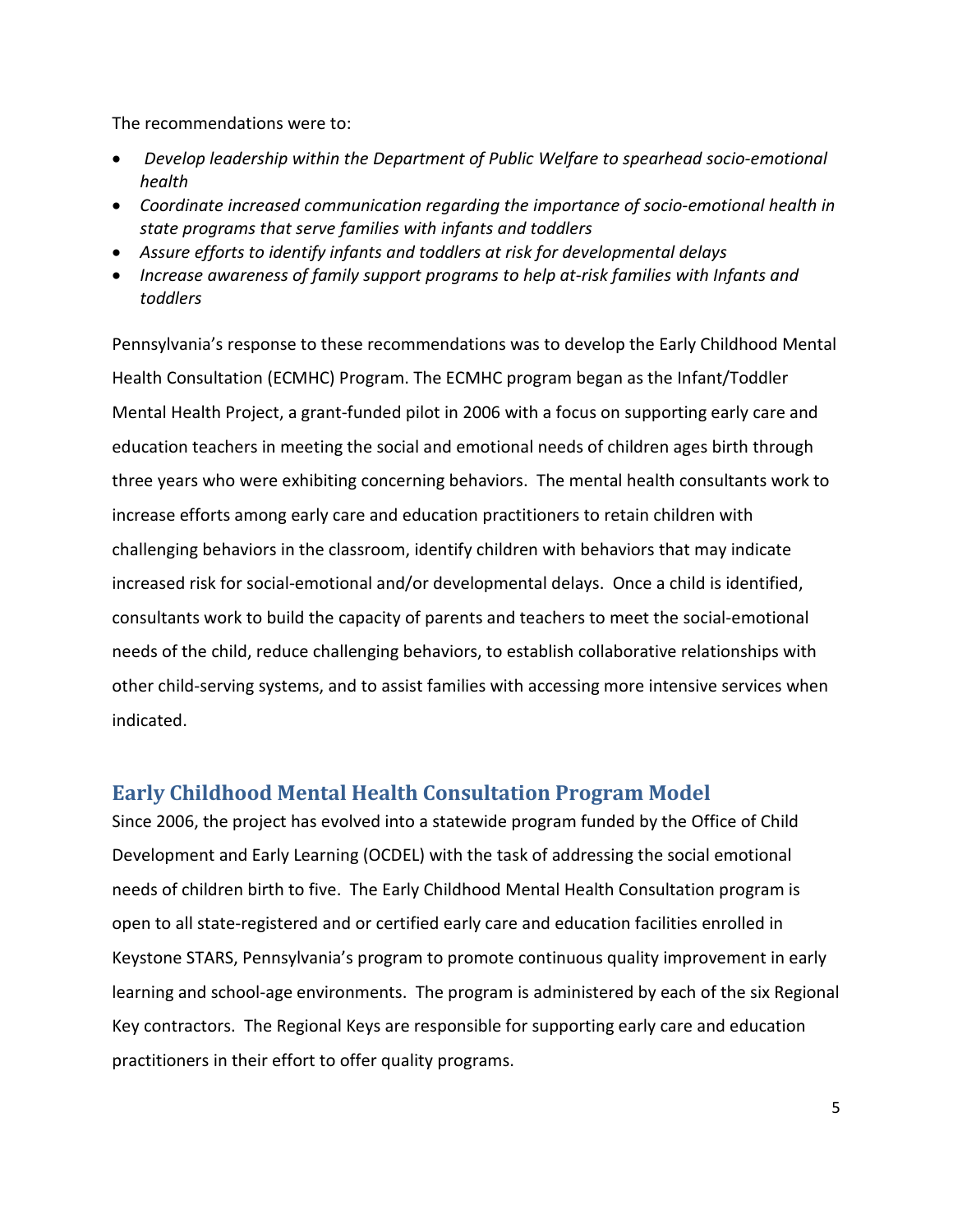The ECMH Consultation Program is a child-specific consultative model which addresses the social-emotional development of young children within their early care and education (ECE) program. Services are provided at the request of the director or teacher and with the

permission of the child's parent or guardian. The program includes an array of customized services that are based on the Pyramid Model for Promoting the Social Emotional Competence of Young Children (Center on the Social-Emotional Foundations for Early Learning).

The Pyramid Model is designed to help organize a variety of evidence-based approaches, activities, and practices focused on young children's healthy



social and emotional development. Consultants work directly with the child's teachers and parents to increase their capacity to understand and address the child's developmental needs. Research supports ECMH Consultation as an effe

ctive approach to promoting social-emotional competence in young children. Brennan and his colleagues (2006) found that children in classrooms that received consultation showed greater improvement in social-emotional development and decreased problem behaviors than children in comparison groups that received no consultation. Within the same report there is evidence that as a result of consultation teachers felt more competent and effective and that they were more attuned to the needs of children. Finally, programs were found to benefit from ECMHC in studies that reported lower staff turnover and fewer children expelled for behavior. The following information details Pennsylvania's ECMHC Program impact on similar factors known to increase social-emotional competence of young children.

#### **Design**

The ECMH Consultation program is implemented by the six Regional Keys with oversight from the Pennsylvania Key and OCDEL. In FY 2012-2013 the program employed twelve full-time and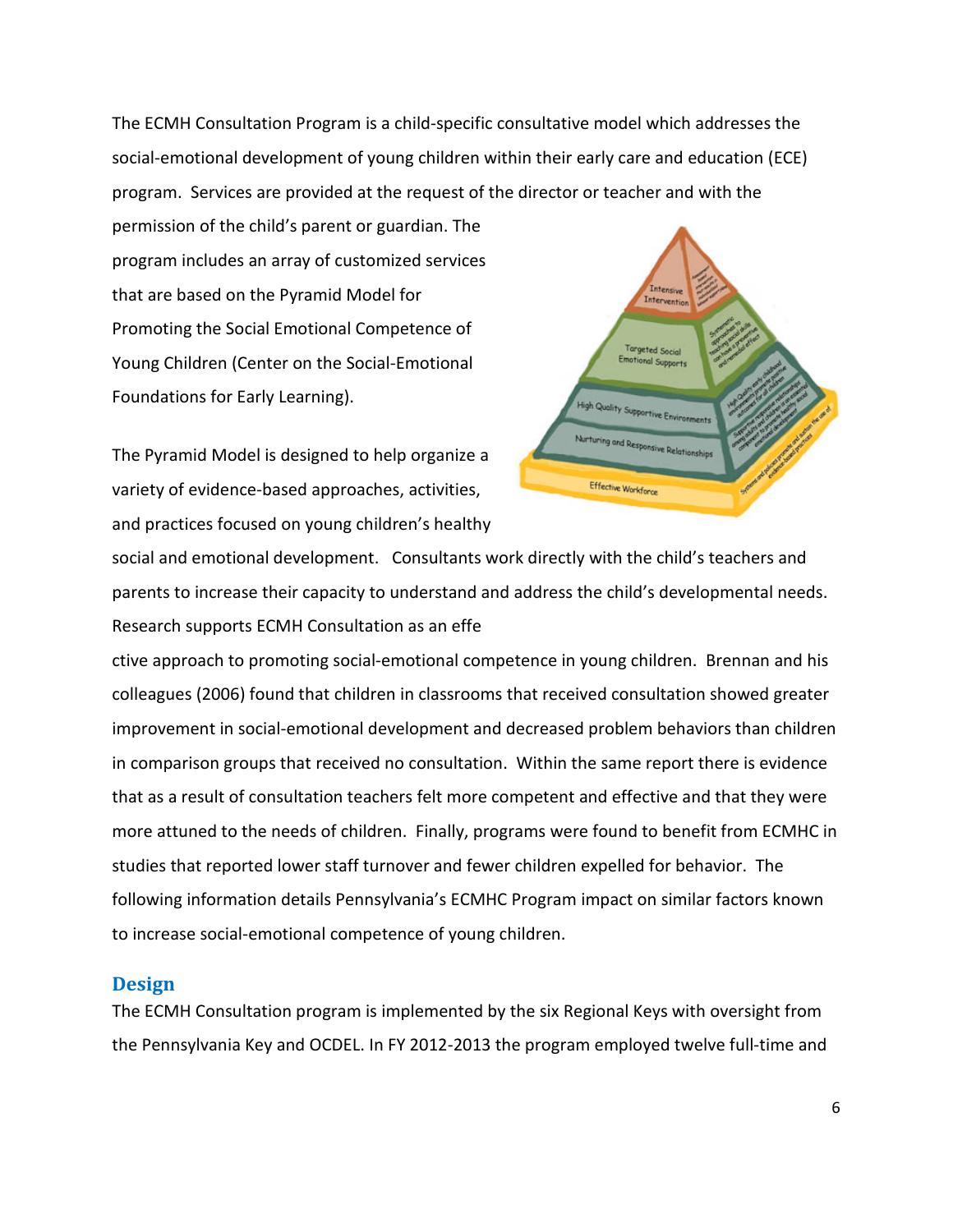four part-time ECMH consultants. ECMH consultants are Masters-level professionals with strong educational backgrounds in mental health, child development and early education.

Consultation services include:

- Child-specific mental health consultation to early childhood programs such as observation, developmental screening, team planning, creation of individualized strategies and coaching;
- Targeted professional development to address program-specific needs such as problem identification, referral processes, classroom management strategies, and the promotion of healthy social and emotional development; and
- Referrals to community based providers (mental health, early intervention, physical health) and assistance with access to more intensive services to meet the child's and/or family's needs.

The ECMH Consultation program is an essential component of Pennsylvania's Keystone STARS Quality Rating Improvement System (QRIS). The quality of the early care and education environment is positively affected by the on-site coaching and assistance of the ECMH consultant.

> *"My experience working with the consultant was wonderful. She was very helpful and willing to listen to everything we had to say. She met with the family to get them involved and help them in any way she could. Working together with the consultant has helped not only the child but also the family and teachers." –ECE practitioner*

The focus on teacher-child-parent interactions and approaches to promote social-emotional competence serves to enhance the program's effectiveness in preparing young children for academic success. Additionally, ECMH consultation is shown to modify teacher practices by building teacher confidence, increasing the use of more

#### **Summary of FY 2012-13 Services**

384 early learning facilities in **51** counties were visited by an ECMH consultant.

583 individual children received child-specific consultation as requested by early care and education staff.

**353** referrals were made to community-based agencies for more intensive services for a child or family.

Each month, averages of 2108 children were in classrooms with teachers receiving ECMH consultation.

Each month an average of 289 ECE teachers received on-site ECMH consultation.

7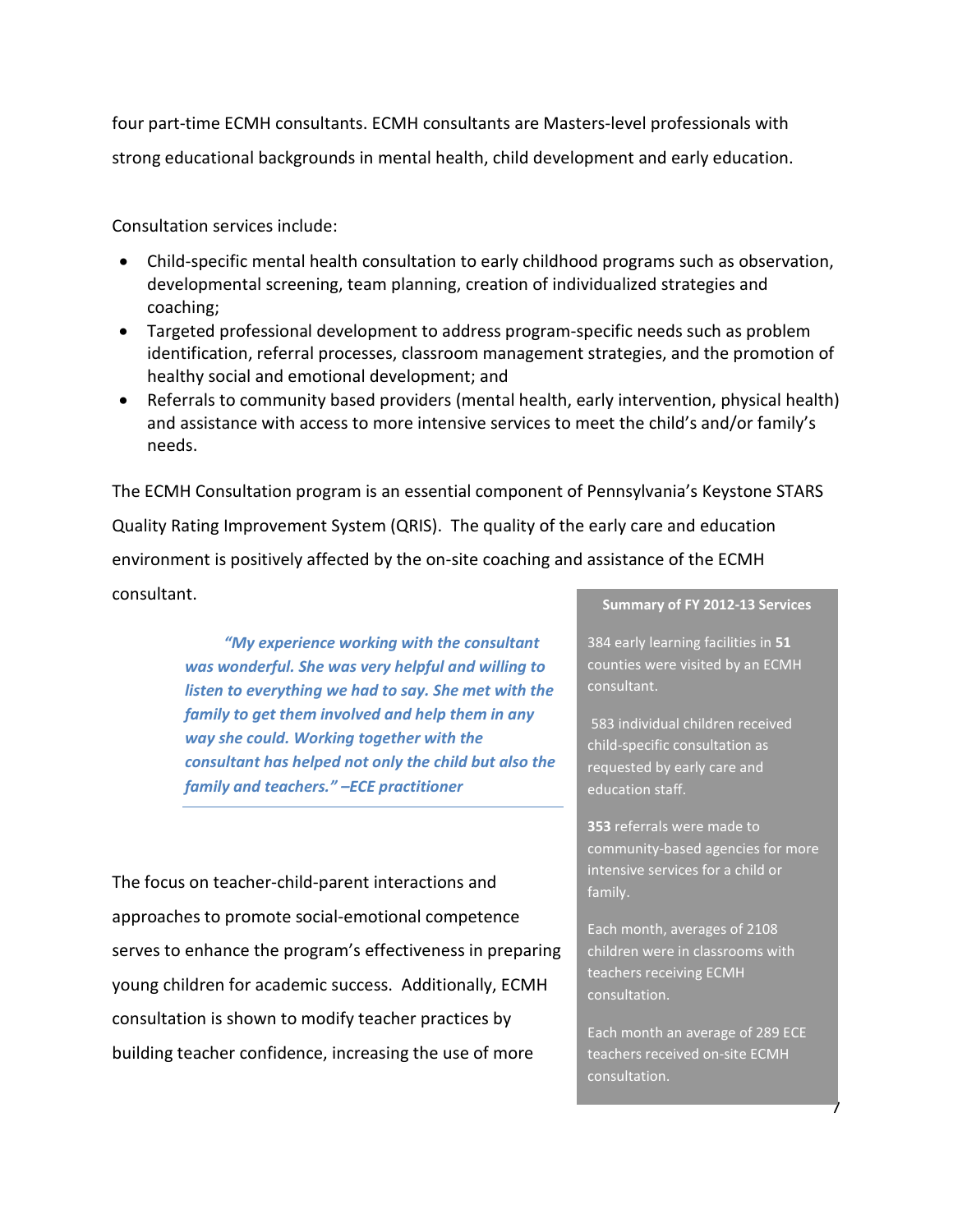positive classroom strategies, increasing the use of praise, and utilizing more effective limit‐setting strategies (Dickstein, 2009).

Children referred to ECMHC receive a social-emotional screening using the Ages and Stages Questionnaire: Social-Emotional™ (ASQ: SE). This screening is completed by the child's teacher, as well as the child's parent/guardian, in most cases. The consultant also administers the Arnett Caregiver Interaction Scale. This scale looks at the quality of the interaction between the child and the teacher. The results from all screening conducted are discussed with the child's caregivers. Screening results coupled with observations from all team members, inform the creation of an action plan which includes next steps for all participants. For the consultants next steps may include on-site coaching, recommendations for adjustments to the environment, delivery of professional development sessions, sharing of resources, and/or potential referrals to other community services.

#### **Evaluation**

The ECMH Consultation Program uses three methods of project evaluation: demographic and programmatic data collected by ECMH Consultants; results from the ECMHC Program Feedback Survey completed by directors and teachers who received consultation; and ECMHC case file review. Both data collection and ECMHC Program Feedback Surveys have been used since the program's inception. ECMHC Quality Assurance Case File Review was introduced in pilot phase in FY 2011-2012 to apply consistent expectations for accountability and quality in the delivery of ECMHC services across the Commonwealth.

One hundred fifty-four ECMH case files were evaluated using the Early Childhood Mental Health Program Quality Assurance Checklist during fiscal year 2012-2013. The checklist provides indicators based on the ECMH Program Manual. Each indicator has a benchmark target and is assigned one of the following renderings: Commendable, Satisfactory, Needs Improvement, or Not Met based on the completion of the indicator. The following table indicates the percentage of case files for each benchmark rendering:

8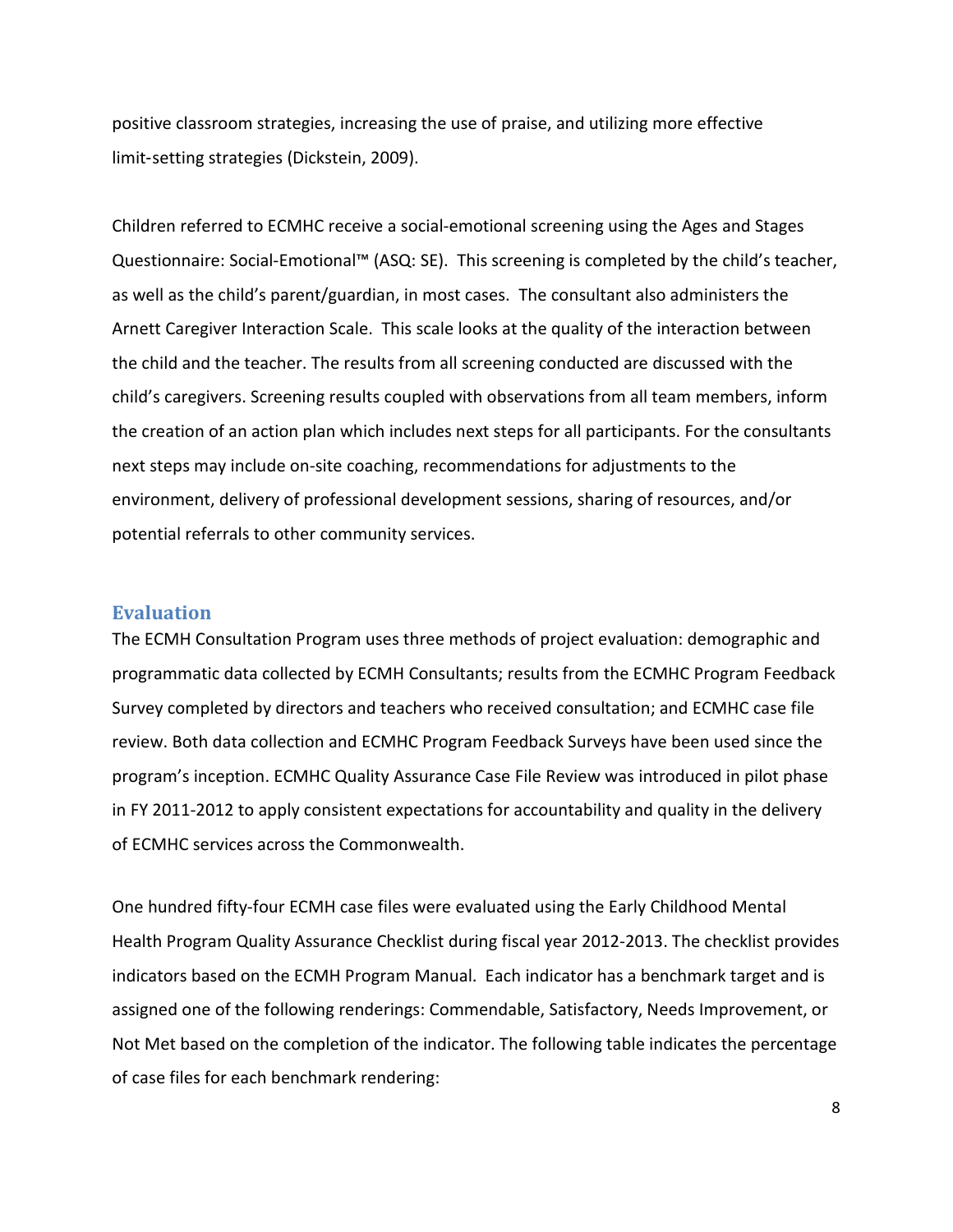

The Quality Assurance (QA) review showed 89% of case files that met or exceeded benchmark (satisfactory or commendable). This is a significant improvement from FY 2012-11 (increase from 57%). The review also demonstrated that the consultants, across the state, improved adherence to the Program Manual and ECMHC policy and procedures. Following the QA review, each Regional Key was provided with a report of the Quality Assurance findings. The report included action steps for specific areas where a need for improvement was identified.

The remainder of this report provides a summation of the demographic data and accomplishments of Pennsylvania's Early Childhood Mental Health Consultation program during the 2012-2013 fiscal year.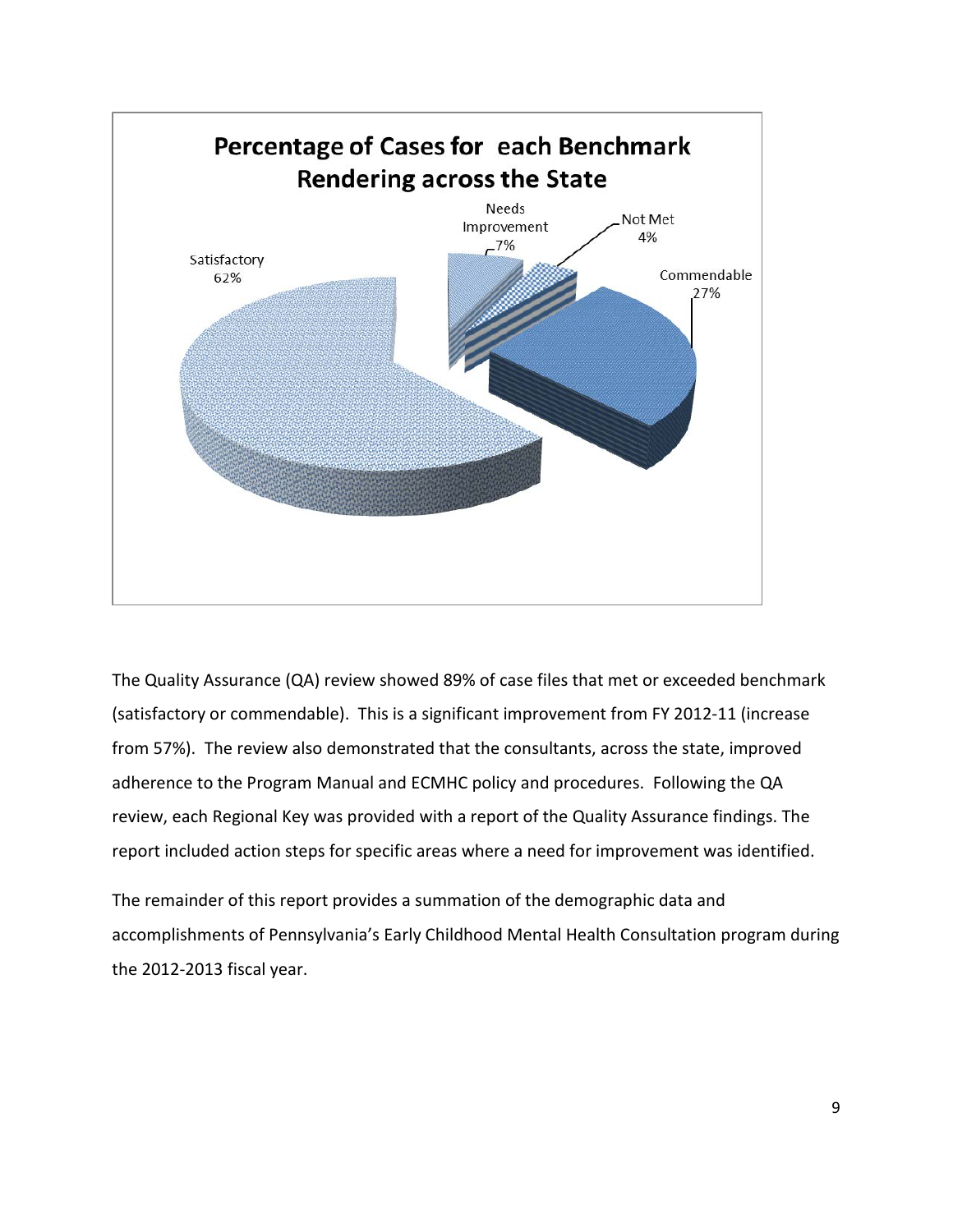### **ECMH Consultation Program Demographic Data**

### **Early learning facilities reached (n=384)**

Consultation was provided primarily in center-based (97%) versus family or group (3%) facilities. For the third year in a row STAR 2 facilities had the highest request for service rate at 34%. However, there was a 7% increase in referrals from STAR 3 facilities this fiscal year. This increase corresponds with the introduction of the Rising STARS initiative. Rising STARS focuses on access to the highest quality services for hard to reach / hard to serve children and families by providing supports to providers as they move up the quality scale to STAR 3 and 4 levels. Additionally, the implementation of the Rising Stars Initiative discontinued the Start with Stars (SWS) quality level in January of 2013. The SWS program percentage indicated in the chart below is for those programs receiving ECMHC from July 1 2012 to January 2013.



### **Requests for service for child-specific consultation for children (n=583)**

ECMHC services were most often requested for children over age three years. There was a 7% increase in referrals for children thirty-seven to sixty months this fiscal year. This may be attributable to phenomenon found in research which stated that caregivers had a greater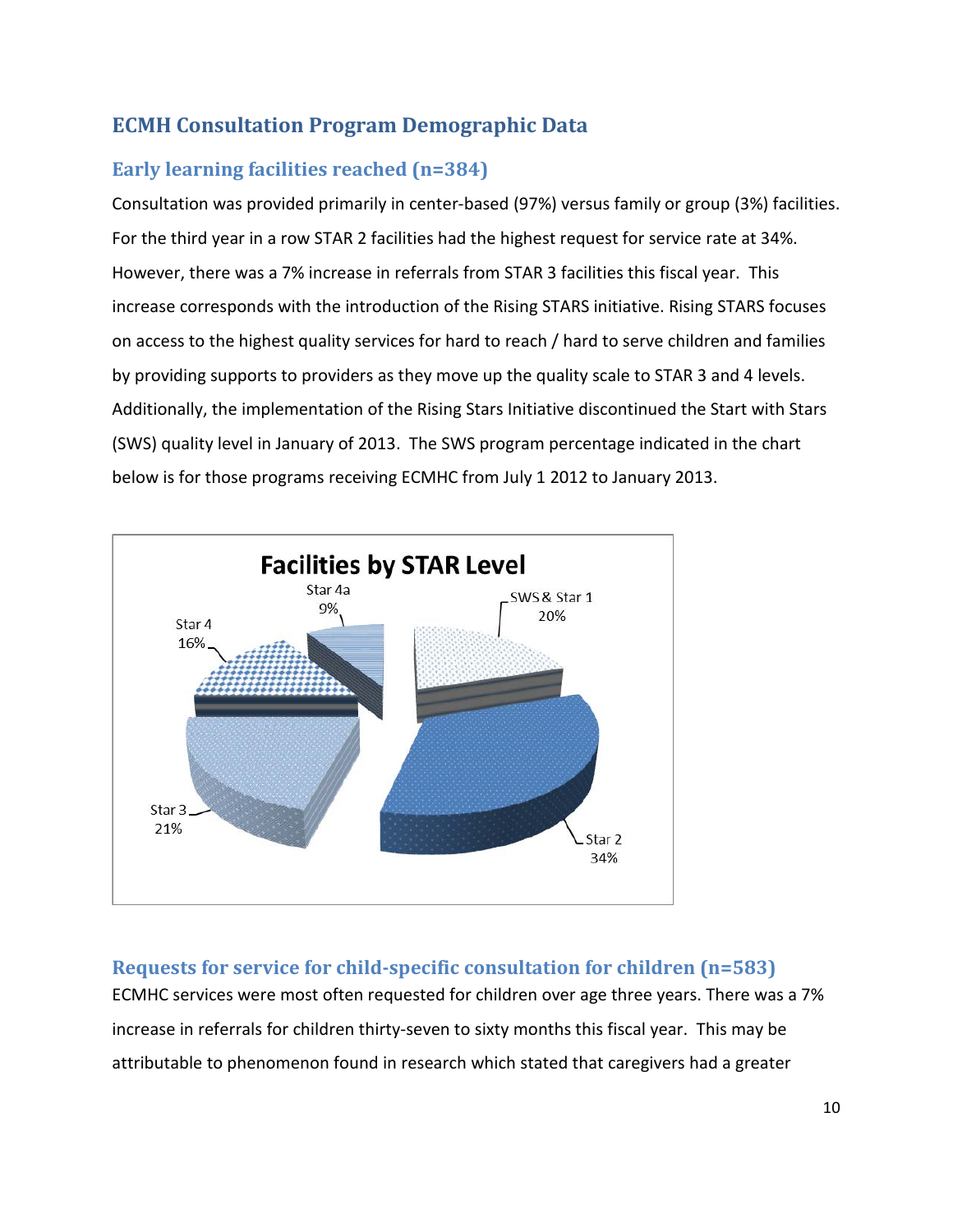understanding of social and emotional developed in preschoolers and a more limited understanding of typical social and emotional development in infants and toddlers (Ciervo & Lerner, 2010). The ECMH consultants have also observed that caregivers appear to be more focused on "school readiness" with children ages three and four. This results in more of a focus and understanding on addressing children's behavior challenges in order to prepare them to attend kindergarten.



### **Reason for Request of ECMHC**

When requesting consultation services, teachers or directors indicate the reason for request from a list of possible concerns. Most requests were made for externalizing behavior concerns, such as aggression (31%) and self-regulation (52%). Self-regulation and aggression make-up over 80% of all requests for services, these reasons make sense when considering the majority of children serviced by ECMHC are preschool age. This is an age where teachers become concerned about externalizing behaviors and their impact on school readiness (Fox & Smith, 2007).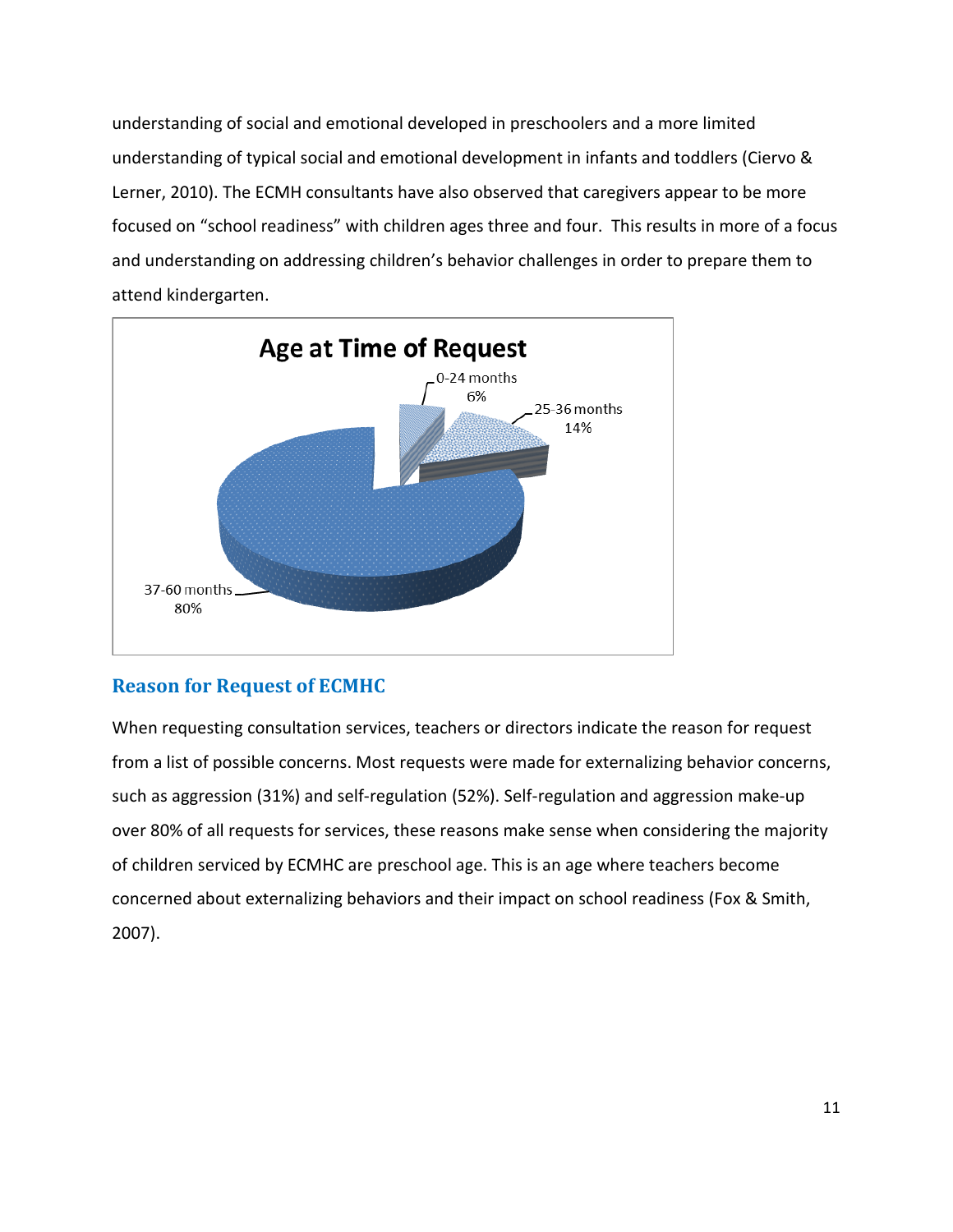

### **ECMH Consultation Program Goals**

### **Goal 1: Reduce the number of children expelled from child care due to behavior issues**

National studies demonstrate the effectiveness of early childhood mental health consultation in decreasing the likelihood of expulsion for children with challenging behaviors (Gilliam & Shahar, 2006). Through ECMH consultation, ECE practitioners gain new perspectives, skills, and strategies, which promotes early childhood mental health, addresses current challenging behaviors and can prevent future concerns that might arise (Kaufman, et. al., 2012). It has been shown that teachers who receive on-site consultation are about 50% less likely to expel a child as a teacher without this support (Gilliam, 2005). The ECMH consultant works collaboratively with early childhood educators and parents to understand the nature of children's behavior, to identify strengths that can be built upon and ultimately to help everyone feel more capable of meeting the children's needs and teaching social-emotional competence. The chart depicts outcomes of consultation as: Positive –goals were met or the child was accepted for additional services; Neutral – case closed for reasons unrelated the child's behavior; Negative –the child was asked to leave the facility due to challenging behaviors.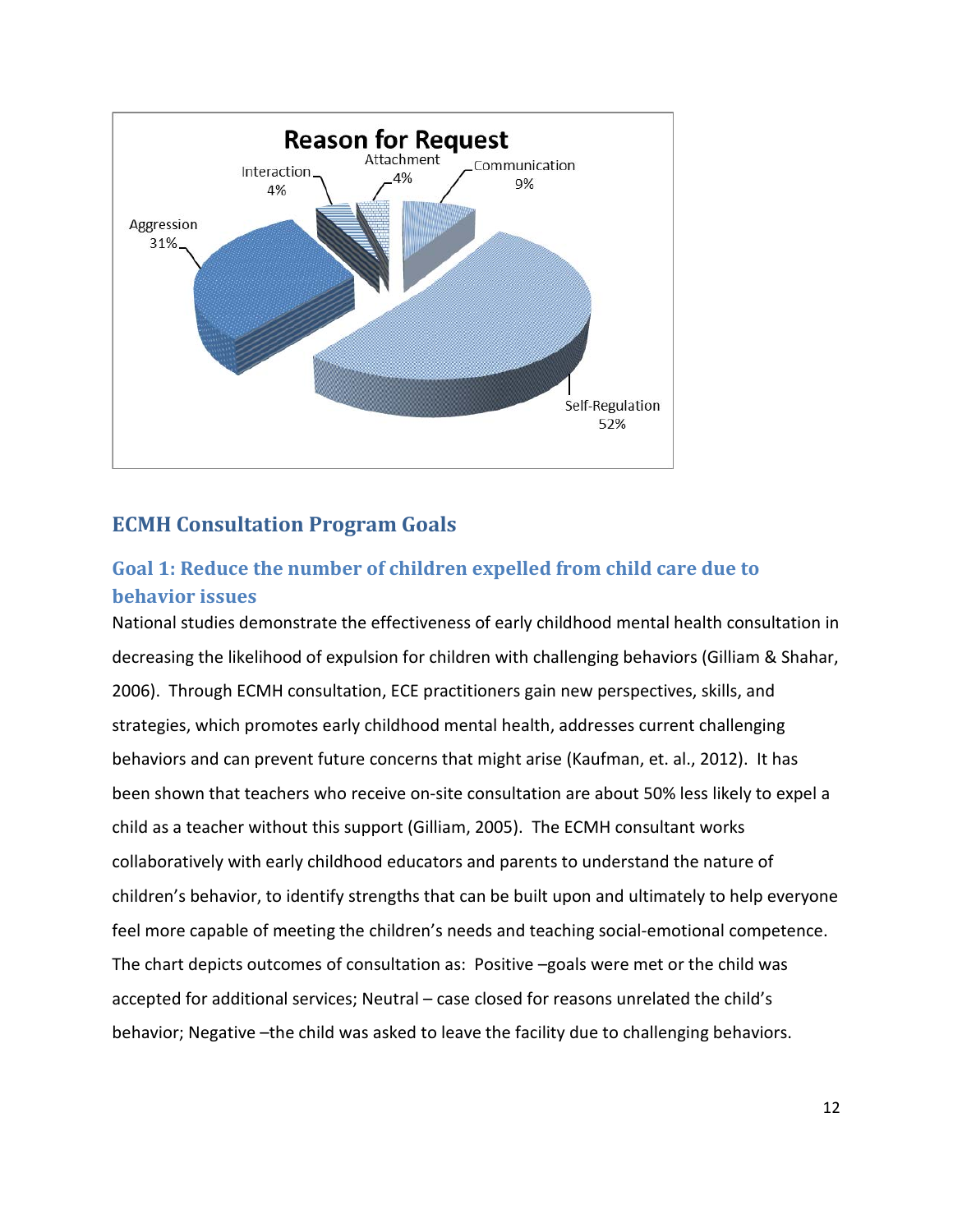

In FY 12-13 60% had a positive outcome, a five percent decrease from FY 11-12. Thirty-six percent (36%) were closed when the child left the program for reasons other than the child's behavior (neutral outcome), which has remained consistent since 2009. These reasons have included, but are not limited to, family relocating, family employment reasons, and the child entering school-age programming. Cases closed due to expulsions increased from 1% in FY 11- 12 to 5% this fiscal year. The increase in expulsions can be attributed to a correlation with the increase in the number of referrals ECMH consultants received for children ages thirty seven to sixty months. Early care and education teachers continue to report that disruptive behaviors, such as prolonged tantrums, physical aggression, and property destruction, are one of the greatest challenges they face (Quesenberry et. al., 2011) which can impact expulsion rates (Gilliam, 2005). It is possible that caregivers are more likely to perceive the overt challenging behavior of an older child as more worthy of expulsion than the more internalizing or covert challenging behaviors of a younger child. The ECMH consultants have observed more tolerance of infants or toddlers challenging behavior.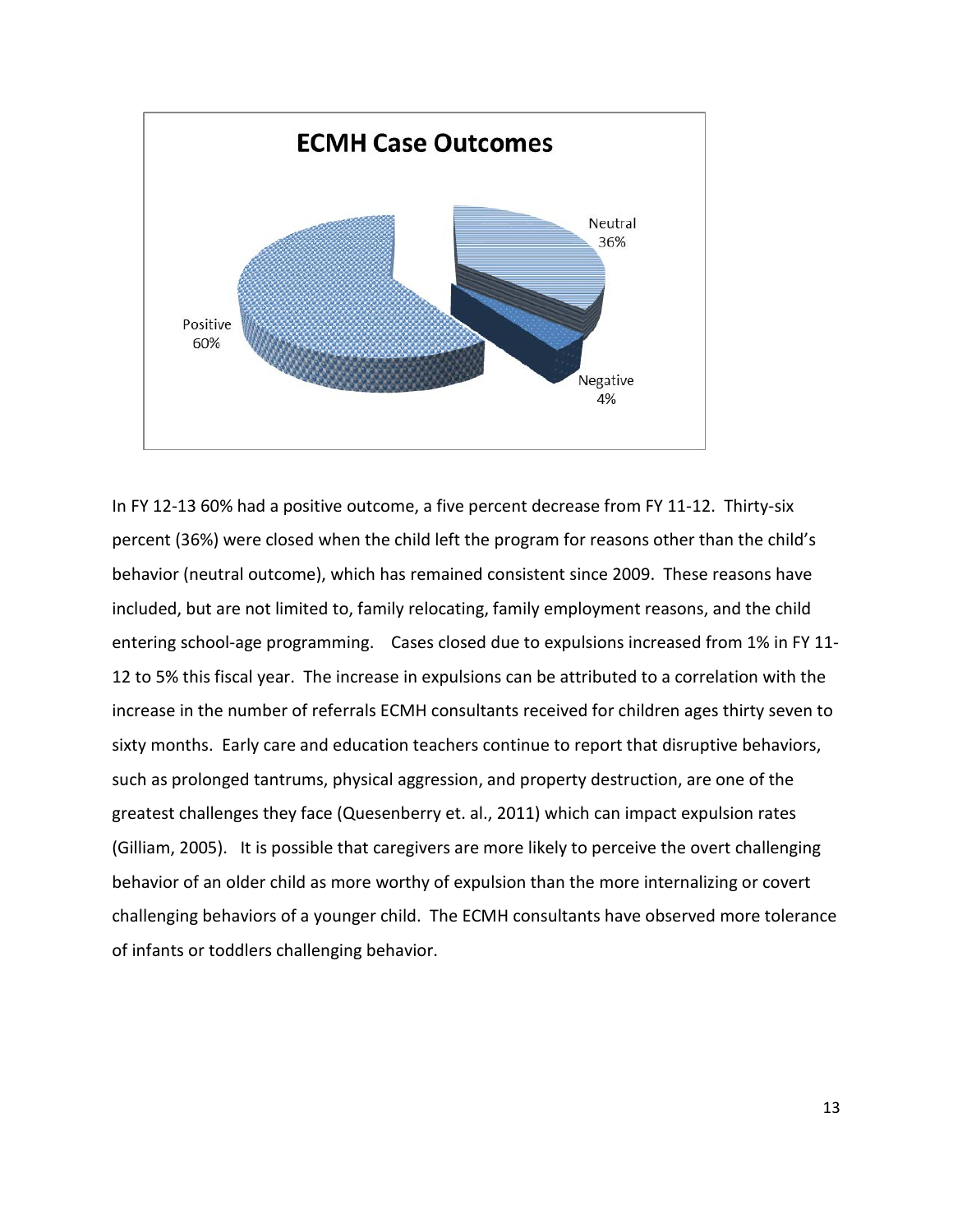

#### **Goal 2: Increase the understanding of social and emotional development and its impact on educational success**

The ECMHC Program Feedback Survey provides ECE professionals with an opportunity to report impact of consultation services on their understanding of social and emotional development at the end of consultation of services. For the current fiscal year, 147 responses were secured; a 32% response rate. The response rate has improved from 29% during the previous fiscal year which may be attributed to intentional follow up by consultants/Regional Keys with regard to closed ECMHC cases. Survey results indicate:

• 97% of respondents indicated they had an excellent or good understanding of the possible reasons for the child's challenging behavior following ECMH Consultation, remaining relatively constant with last fiscal year.

- 94% indicated that they have an excellent or good understanding of new methods to address challenging behaviors following consultation, an increase from 89% last fiscal year.
- 97% of respondents indicated they had an excellent or good understanding of children's social emotional needs following ECMH consultation, an increase from 93% last fiscal year.

According to current research, we know that a child's early experiences determine the course of children's social-emotional development, which in turn affects early learning, behavior, relationships, and the ways in which children react and respond to the world around them throughout their lives (Zero to Three, 2012). Professional development opportunities provided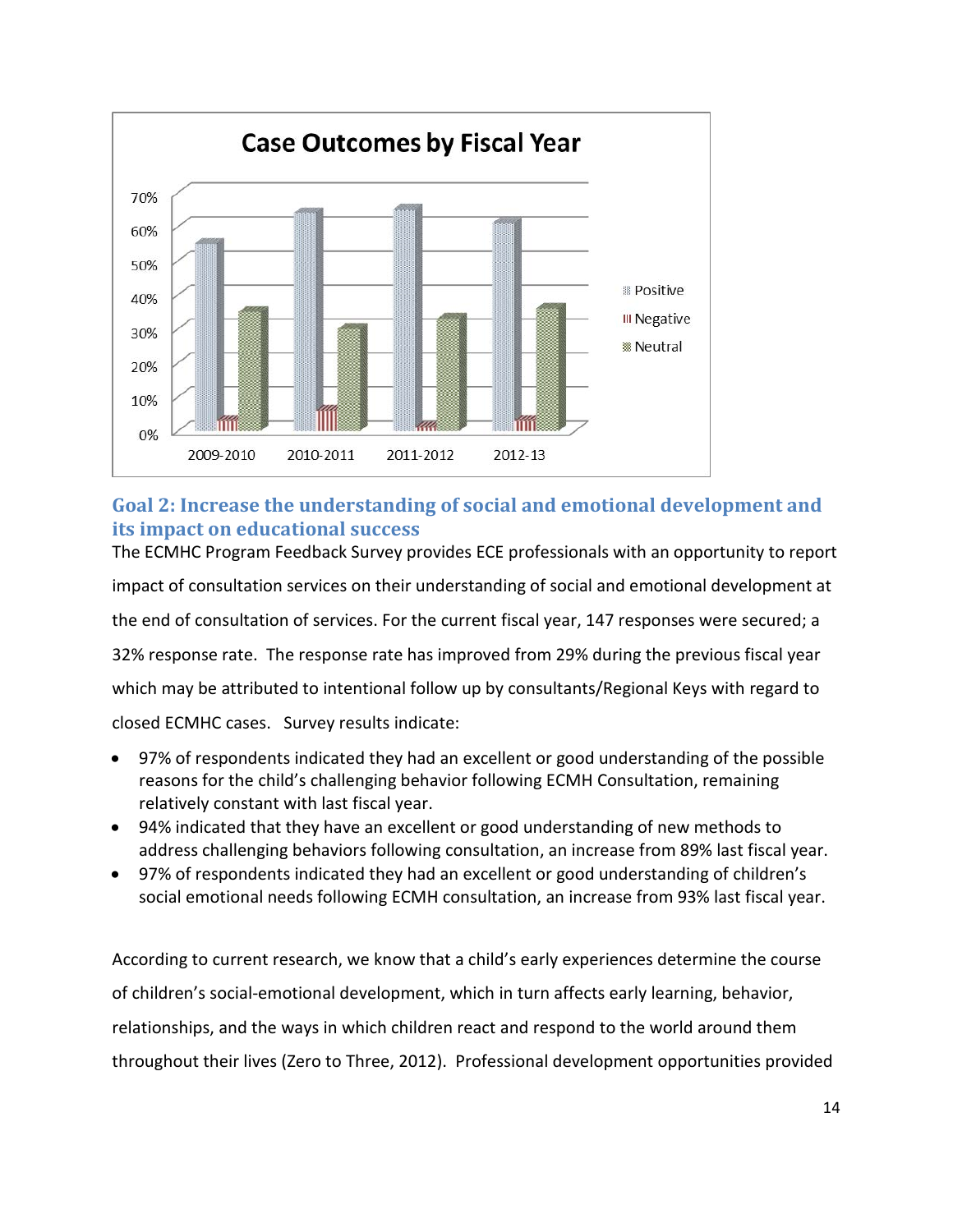by ECMH in child care programs and in the community, can help practitioners support social and emotional development, prevent behavioral problems, support relationships with families, and identify early warning signs of developmental/behavioral concerns (Zero to Three, 2009). This goal is acomplised in two ways: provision of professional development to the ECE field at conferences and professional development events and on-site technical assistance to ECE professionals receiving ECMHC services. ECMH consultants provided 233 hours of professional development to early care and education professionals during Fiscal Year 2012-2013. Professional development sessions conducted by ECMH consultants addressed:

- Early Childhood Brain Development
- Inclusion of all children
- Challenging Behavior
- Building collaborative relationships with families
- Providing responsive care
- Positive Behavior Support
- Social-emotional development
- Cultural Competence

Each of the Regional Keys offered numerous professional development events for early care and education program directors, including those specifically related to the use of the Ages and Stages Questionnaire™. Use of these screening tools increases appropriate identification of children with potential delays. The ASQ offers a mechanism to understand and discuss children's development objectively and includes developmentally appropriate activities for caregivers to do with their children. ASQ screening kits are provided to those programs that participate.

> **Social Emotional Professional Development Sessions Conducted at Statewide Events:**

Infant Toddler Symposium, Program-wide PBIS Implementers Forum, PBIS Behavior Institute 4<sup>rd</sup> Annual Infant Mental Health Conference, Early Childhood Education Summit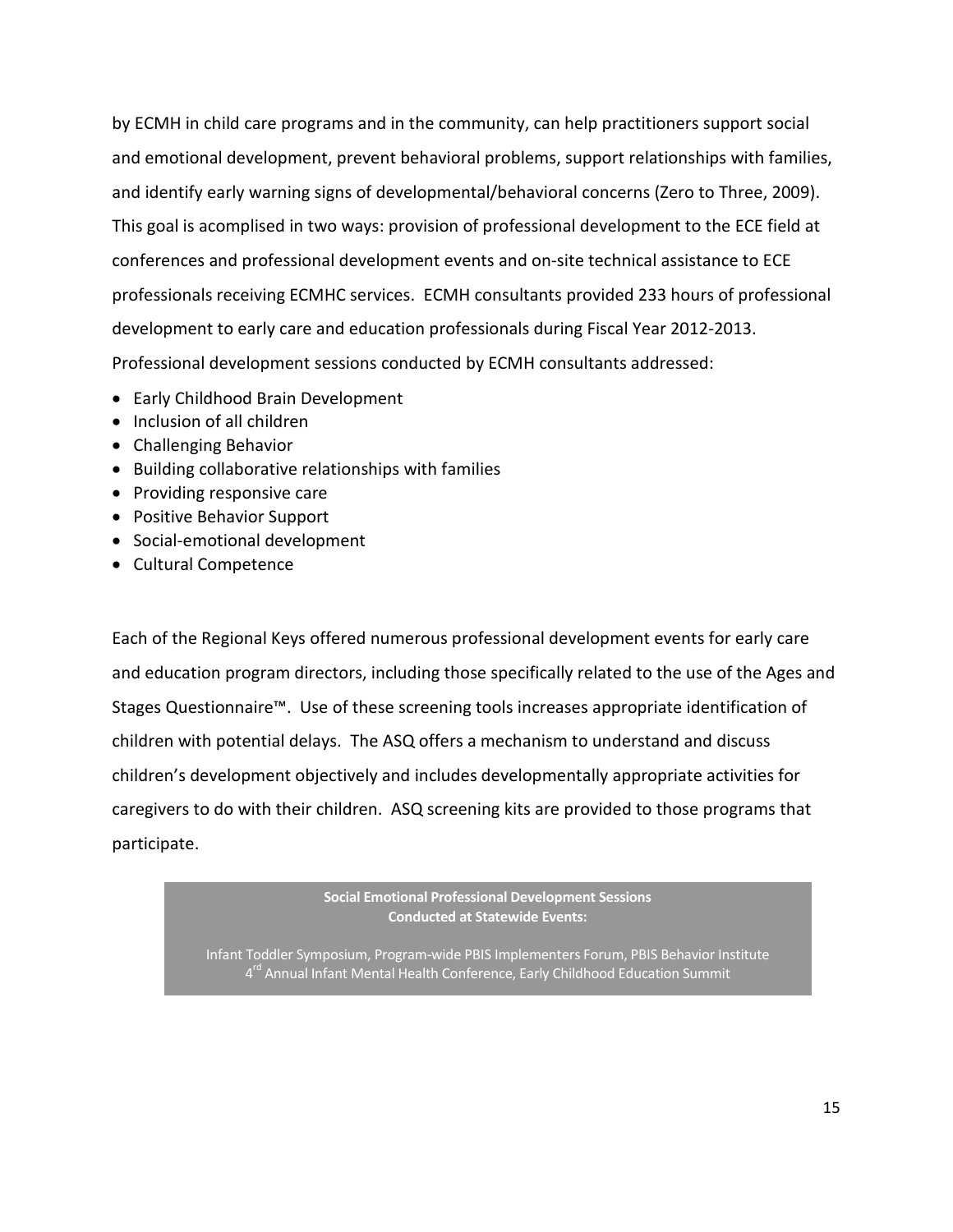### **Goal 3: Link and bridge systems and services on behalf of a child, family and program**

ECMHC is part of a larger, community-based system of services and supports to help children and families. The ECMHC program often bridges the gap and promotes engagement between the ECE facility and community resources across the State of Pennsylvania.ECMH consultants help facilitate links to appropriate services for children who need them and provide information to practitioners and families about community resources.

- 353 referrals for children and their families were made to community based resources for more intensive services.
- Of those referred, 51% of referrals were accepted for service, with 5% pending approval as of June 30, 2013 and 25% were not pursued due to parent/guardian decision.
- 45% of referrals were for children's mental health services (including Parent Child Interaction Therapy (PCIT)
- 36% were referred for Early Intervention services, 19% were for infant/toddler and 81% were for preschool services
- 151 hours of Resource and Referral support was provided by ECMH consultants in addition to hours spent on individual cases.

In the ECMHC Program Feedback Surveys, teachers and directors were asked about the effects of the ECMH consultation program on identifying and accessing appropriate services for young children and families. Ninety-seven percent (97%) of respondents with cases where a referral was made regarded ECMH consultants as very or somewhat helpful with accessing services for children. Seventy-nine percent (79%) of the responding teachers and directors rated their knowledge of the resources available to children and families in their community at excellent or good as a result of working with the ECMH consultant.

### **Early Childhood Mental Health Consultation Program Positive Impact**

The ECMH Consultation Program positively impacts dozens of early childhood education facilities and hundreds of children and early childhood teachers each year. In FY 12-13, ECMH consultants provided much needed information regarding social and emotional development of young children to other providers in the community. During the course of the fiscal year, ECMH consultants provided services in 51 of the commonwealth's 67 counties.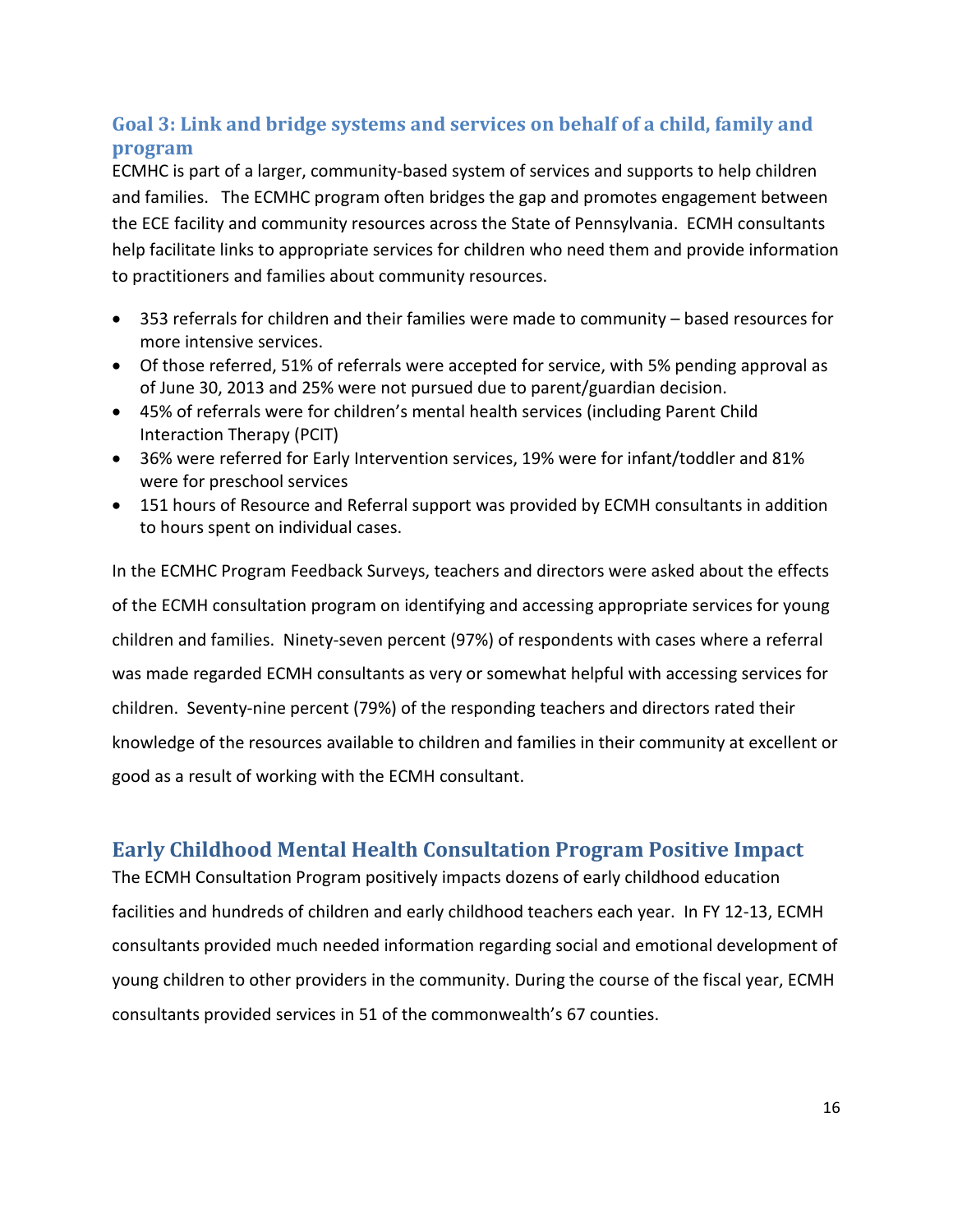The greatest impact was the retention of 272 children in their early care and education settings, children who when referred to ECMHC were at risk of expulsion. In a national random-controlled study, ECMHC was assessed as an effective means for reducing disruptive classroom behaviors that are likely causes of prekindergarten expulsion (Gilliam, 2005). In addition, successful consultation improves staff competence and confidence in working with children with challenging behaviors, reduces staff member's stress levels and turnover rates, as well as improves overall program quality (Raver et. al, 2009; Duran et. al, 2009; Brennan et. al, 2008, Johnston & Brinamen, 2006). This stability is critical to children's mental health, to the mental health and quality of life for their families, and to the positive relationship between children and their caregivers. The most effective way to support children's mental health is by supporting the adults who care for them. ECMH consultants support positive relationships between parents and children, parents and teachers, and teachers and children, because it is within these relationships that development and learning unfolds.

#### **On-site Consultation Impact**

The PA ECMH consultation model has historically provided child-specific consultation within a child care classroom/setting. Within the child-specific consultation model, the mental health consultant works with the early care and education provider and a child and their family to address the behaviors of concern in an individual child. However, coaching and other on-site, individualized professional development strategies (consultation, mentoring, and technical assistance) have emerged as promising strategies to support the application of new teaching strategies and overall quality improvement among practitioners in early care and education settings (Isner, et. al., 2011). Therefore, during fiscal year 2012-2013 the ECMH consultation program piloted a blended consultation program model. The Blended ECMH Model Pilot Project was developed using current research regarding best practice on creating change, to address recommendations made in the *Final Report: Early Childhood Mental Health Services in Pennsylvani*a prepared for the William Penn Foundation in February 2011 by The OMG Center for Collaborative Learning. OMG made the following recommendations: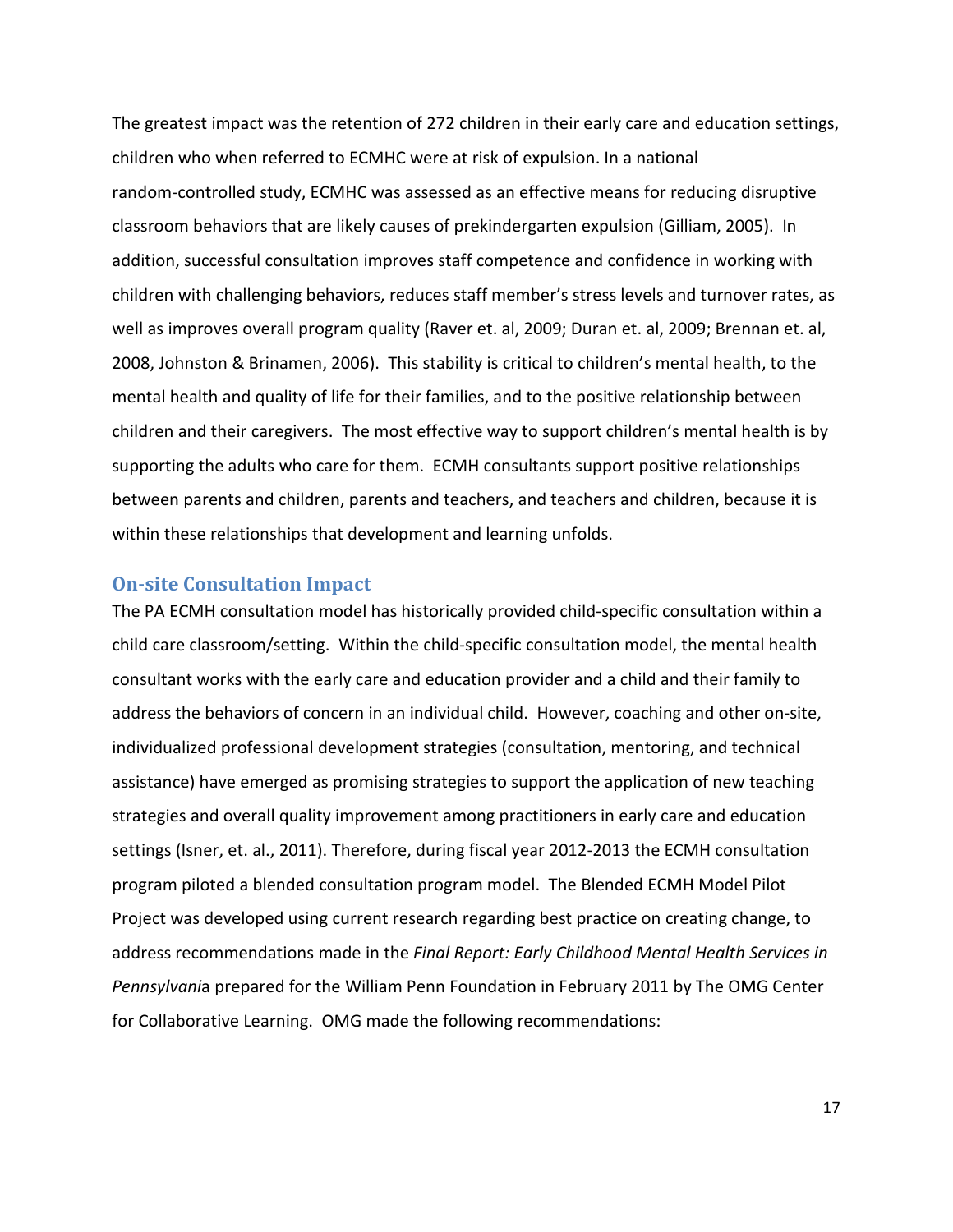- Use of professional development sessions that focus on developmentally appropriate behaviors and when practitioners should have cause for concern, so as to reduce accessing ECMH consultative services when the child may resolve the behavior naturally.
- Increase the amount of information disseminated to Keystone Stars facilities regarding strategies that can easily be implemented w/o consultative services to address developmentally appropriate behaviors in the ECE setting.

The piloted model included specific programmatic professional development sessions, intended both to improve the overall quality of the classroom environment, as well as to build staff capacity to address problematic behaviors being exhibited by more than one child. This was accomplished by providing a core set of professional development modules, Center on the Social Emotional Foundations for Early Learning (CSEFEL) Preschool or Infant module 1, in order to build workforce effectiveness in a sample of sites where ECMHC is delivered.

#### **Social Emotional Screening Impact**

To promote the use of social emotional and developmental screening, 147 early care and education teachers participated in ASQ and ASQ: SE professional development sessions conducted by ECMH consultants. This professional development is an essential tool in assisting programs in meeting the STARS 2 standard to conduct age appropriate screening on all children within 45 calendar days of their entry into the program. The practice of universal screening is consistent with a prevention approach, the foundation of the Pyramid Model (Henderson & Strain, 2009). Additionally, high quality professional development and technical assistance helps to ensure implementation fidelity of screening tools that promote the social-emotional wellbeing of children in the early learning environment (Cooper & Vick, 2009).

According to ECMHC Program Feedback Surveys: 82% of the children referred for ECMH consultation were screened by ECE practitioners using the ASQ: SE prior to the start of ECMHC services, an increase from 70% last fiscal year. When the child has not already been screened the screening is administered by the ECMH consultants. Consultants review the screening results with caregivers and teachers. Research shows when teachers have a better understanding of healthy social-emotional development it aides in their ability to distinguish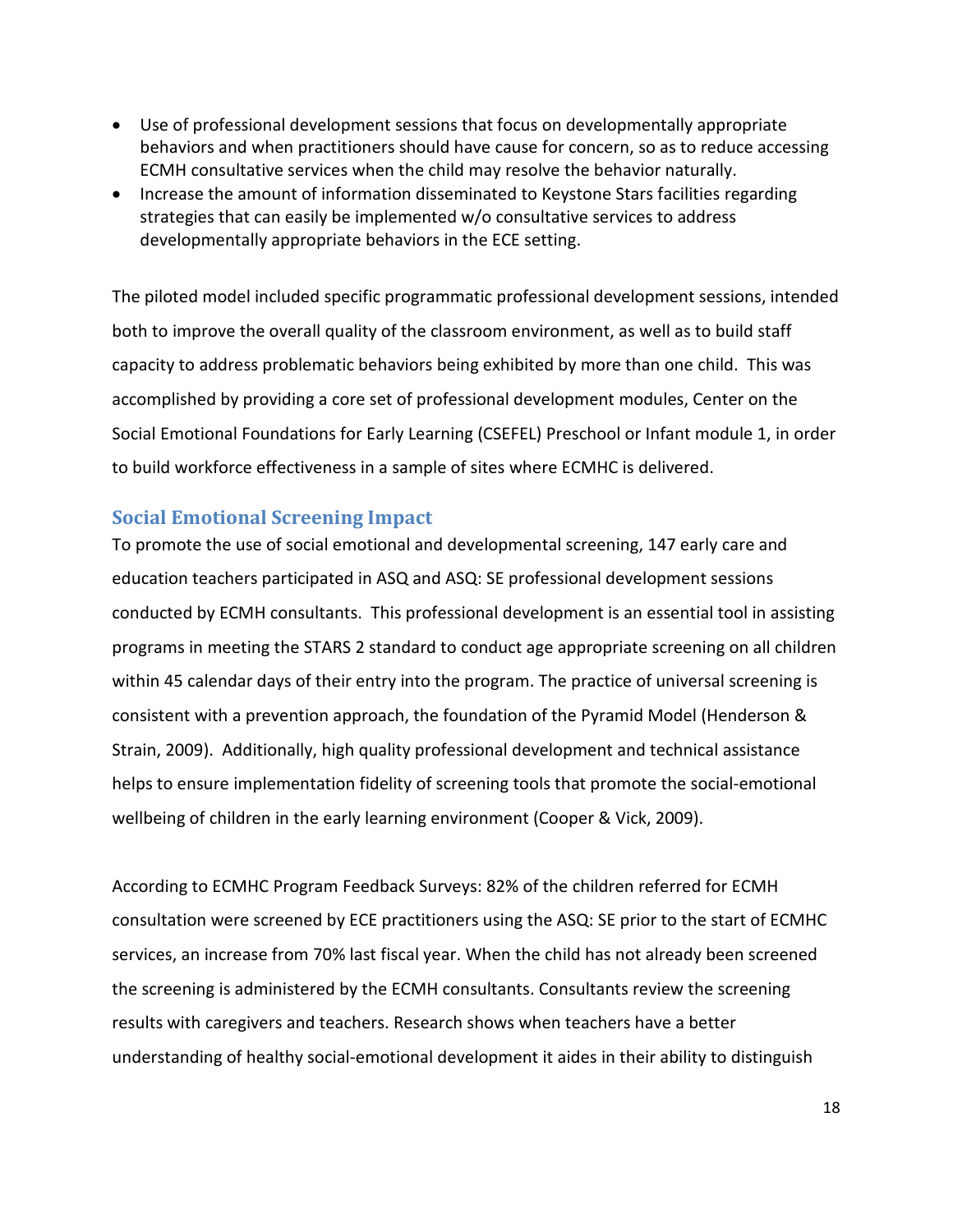which children need additional services and which would benefit from increased socialemotional promotion in the classroom.

#### **Continuous Quality Improvement of PA ECMH Consultation Program**

The ECMHC Program constantly strives to make improvements that enhance the quality of services provided to early care and education teachers, children and their families. One of the ways this is done is through data-based decision making. The ECMHC Program collects and uses data to inform and improve practices. The vision for ECMHC during FY 2013-2014 include the following modifications, as a result of the data collected:

#### **Operational Definitions for Reason for Referral**

Development and inclusion of operational definitions on the ECMHC Request for Services form to assist ECE practitioners in accurately identifying a child's challenging behavior.

#### **Blended ECMHC Model**

In response to data indicating the need for a more program-wide approach to addressing challenging behaviors a blended model of consultation will be implemented and available to all facilities participating in ECMHC. The Blended ECMHC model includes specific programmatic professional development sessions, intended both to improve the overall quality of the classroom environment, as well as to build staff capacity to address problematic behaviors being exhibited by more than one child. This will be accomplished by providing a core set of professional development modules, Center on the Social Emotional Foundations for Early Learning (CSEFEL) Preschool or Infant Module 1, in order to build workforce effectiveness in sites where ECMHC is delivered upon agreement of ECE facility leadership.

#### **New Screening Tools**

ECMH Consultants began using four additional screening tools; Teaching Pyramid Observation Tool, short form (TPOT-S), Teaching Pyramid Infant-Toddler Observation Scale, short-form (TPITOS-S), Strengths and Difficulties Questionnaire (SDQ), and Job Stress Inventory (JSI) with facilities participating in the blended-model pilot. Data was collected on the use of all screening tools used within ECMHC and the level to which the tools informed practice. During the FY 13-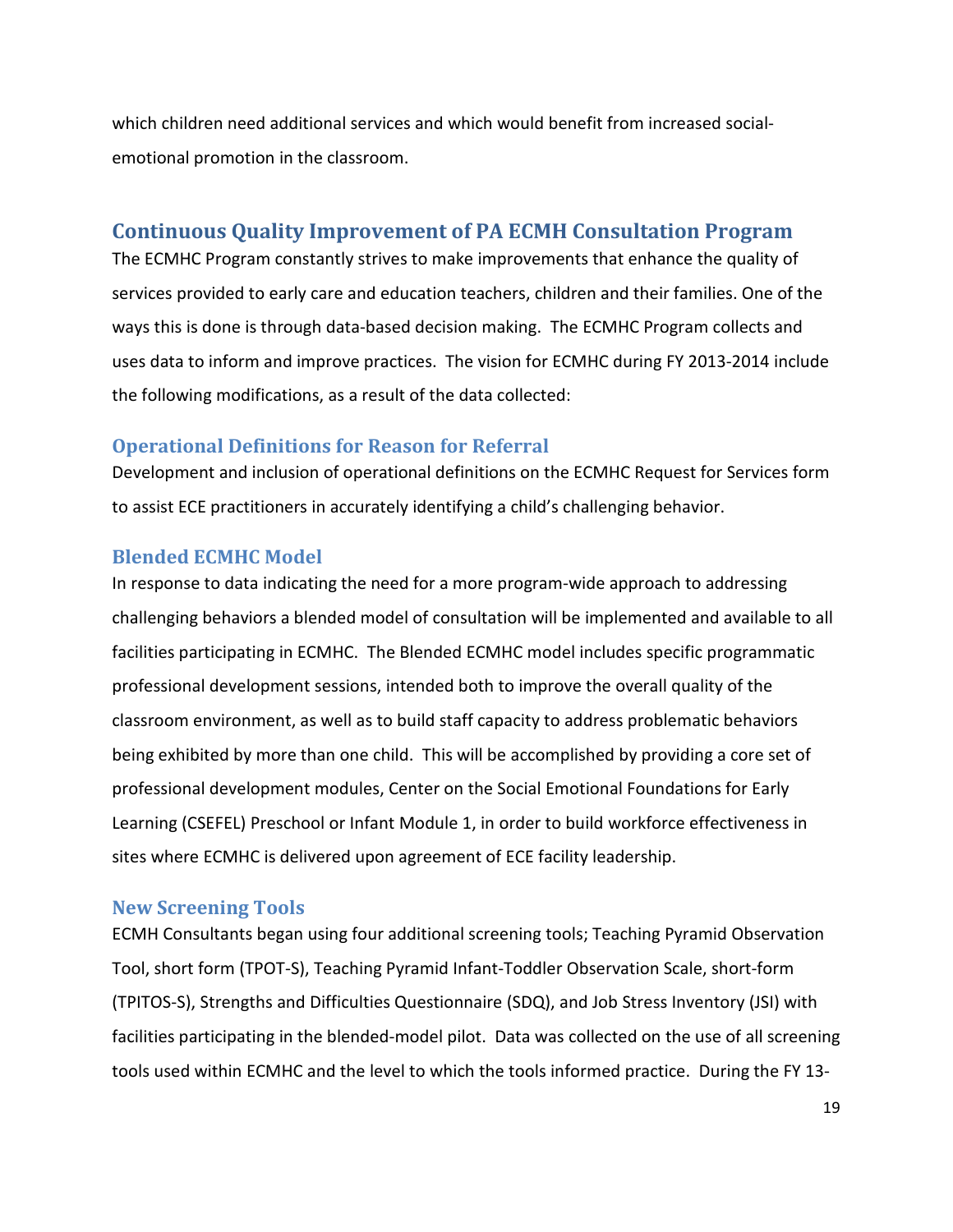14, these four screening tools will be implemented to better measure the we absolu related to ECMH consultation. ECMHC will discontinue the use of the Arnett screening tool. The new screening tools will be utilized pre- and post- consultation which will allow for measurement of change specifically related to the ECMHC Program Goals and The CSEFEL Pyramid Model, on which the ECMH project is based.

#### **Reflective Practice**

Lastly, as part of the ECMHC CQI, a version of Reflective Supervision will be provided to ECMH consultants within the current construct of the ECMHC Program's collaborative relationship with the Office of Mental Health and Substance Abuse Services (OMHSAS), Reflective Learning Groups (RLG) will be provided to ECMH Consultants during fiscal year 2013-14. The RLG structure will allow ECMH consultants to explore experiences, discuss topics, and engage in a process of providing support to each other. The goals of the RLG are the following:

- Helping to better understand the ECE staff, children, and families.
- Assisting the consultants in becoming more aware of their own reactions and responses (transference/counter transference)
- Examine cases and develop new ways of intervening

*"Our experience with ECMHC has been wonderful. The ECMHC program is absolutely necessary, in my professional opinion, for the children that struggle with emotional/social and behavioral issues in Early Childhood there are no other options. These children are at risk, and much too often they end up being dismissed from center after center. The ECMHC program really does help these children and gives them a greater chance of starting school where they need to be." -ECE Director*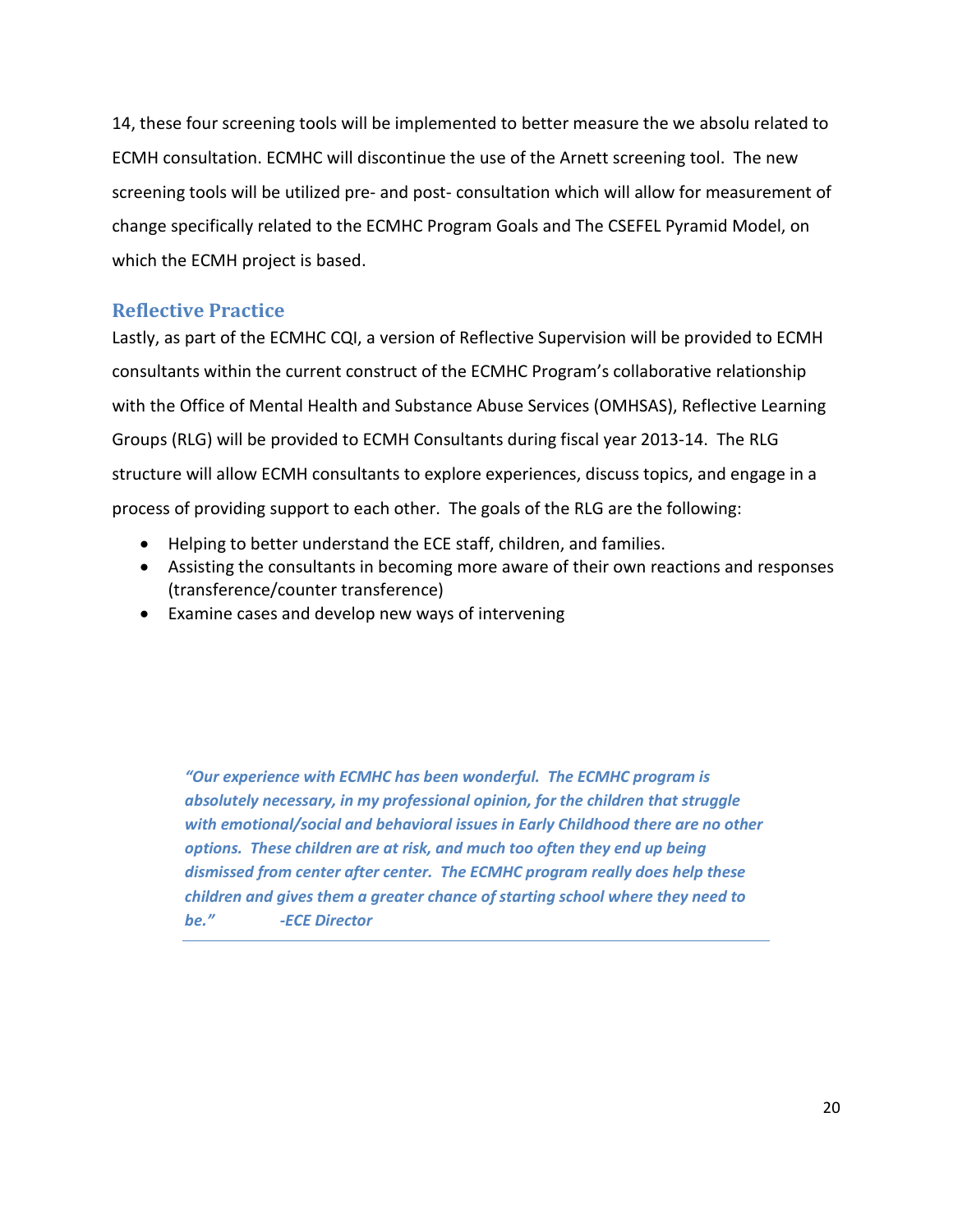#### **References**

- Brauner, C.B.; Stephens, B. C. 2006. Estimating the Prevalence of Early Childhood Serious Emotional/Behavioral Disorder: Challenges and Recommendations. Public Health Reports 121: 303-310
- Brennan, E. M., Bradley, J. R., Allen, M. D., & Perry, D. (2008). The Evidence Base for Mental Health Consultation in Early Childhood Settings: Research Synthesis Addressing Staff and Program Outcomes. *Early Education and Development*, v19 n6 p982-1022.
- Child Care Aware (2012). *Parents and the High Cost of Childcare: 2012 Report.*  www.naccrra.org.
- Cooper, J. & Vick, J. (2009) Promoting Social-emotional Wellbeing in Early Interventions Services: A Fifty-state View. National Center for Children in Poverty.
- Dickstein, S. (2009). Early Childhood Mental Health in Child Care Settings. Providing Early Childhood Mental Health Services in Non-Mental Health Settings, a Clinical Perspectives presentation at the Annual Meeting of the American Academy of Child and Adolescent Psychiatry in (Honolulu, Hawaii, November).
- Duran, F., Hepburn, K., Irvine, M, Kaufmann, R., Anthony, B., Horen, N., & Perry, D. (2009). *What works? A study of effective early childhood mental health consultation programs*. Washington, DC: Georgetown University Center for Child and Human Development.
- Fox, L., & Smith, B. J. (2007). Issue Brief: Promoting social, emotional and behavioral outcomes of young children served under IDEA. Challenging Behavior. Available at: http://www.challengingbehavior.org/do/resources/documents/brief\_promoting.pdf
- Gilliam, W.S., & Shahar, G. (2006). Preschool and child care expulsion and suspension: Rates and predictors in one state. *Infants and Young Children*. 9:228-245.
- Gilliam, W.S. (2005). *Prekindergarteners left behind: Expulsion rates in state prekindergarten programs* (Abbreviated as Foundation for Child Development Policy Brief Series No. 3)*.*  Available at: [http://www.fcd-us.org/usr\\_doc/ExpulsionComplete Report.pdf](http://www.fcd-us.org/usr_doc/ExpulsionComplete%20Report.pdf)
- Henderson, J., & Strain, P. (2009). *Roadmap to effective intervention practices screening for social emotional concerns: Considerations in the selection of instruments*. Tampa, Florida: University of South Florida.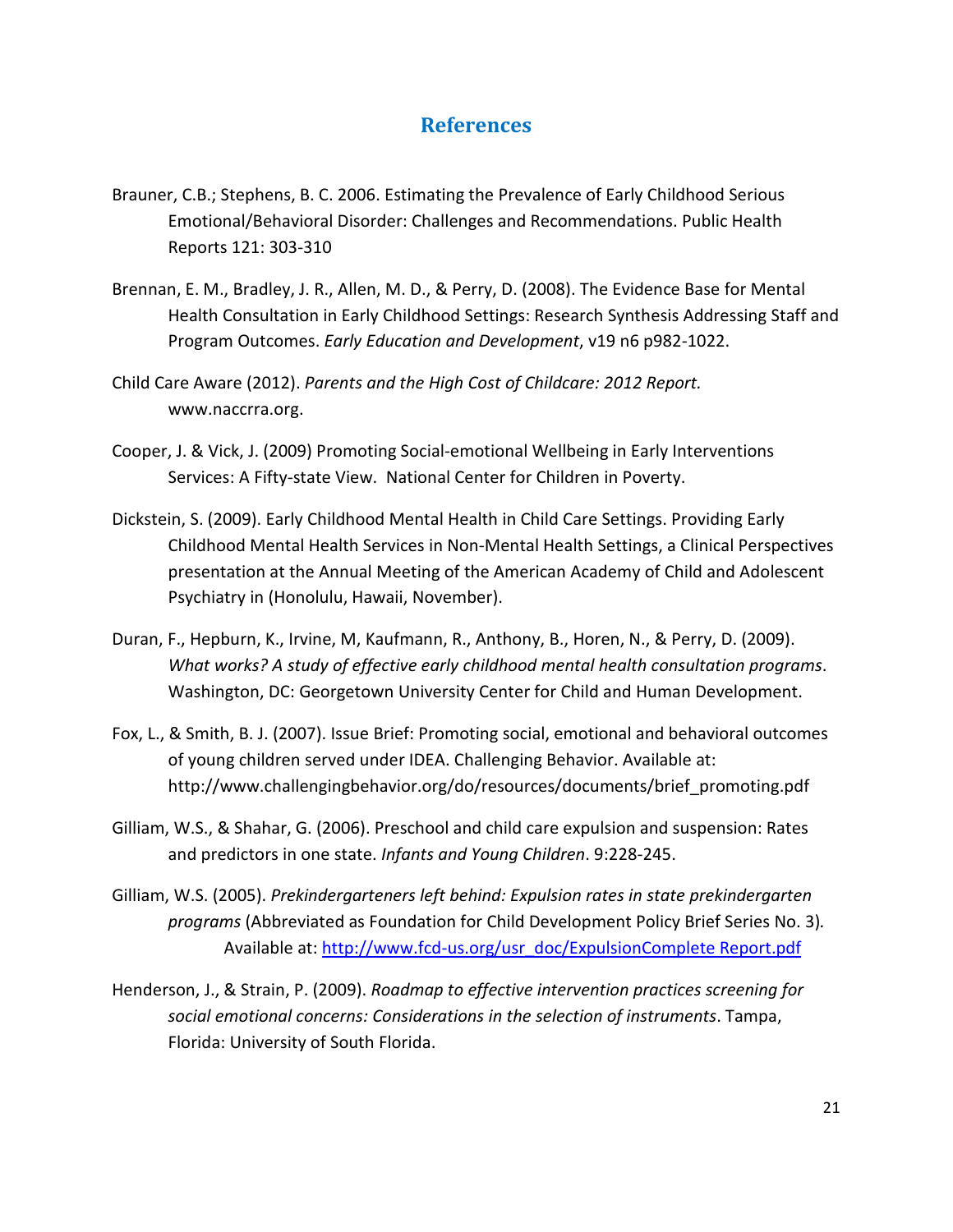- Johnston, K. & Brinamen, C. (2006). *Mental health consultation in child care: Transforming relationships among directors, staff and families*. Washington, DC: Zero to Three.
- Kaufman, R., Perry, D., Irvine, M., Duran, F., Hepburn, K., & Anthony, B. (2012). *Creating Practice Based Principles for Early Childhood Mental Health Consultation Services.* Georgetown University Center for Child and Human Development. Available at: http://gucchd.georgetown.edu/projects/ECMHC\_Principles\_P2.pdf.
- Lerner, C., & Ciervo, L. (2010). Parenting young children today: What the research tells us. *Zero to Three.* v30 n4 p 15.
- Nelson, F., & Mann, T. (2011). Opportunities in public policy to support infant and early childhood mental health: The role of psychologists and policymakers. *American Psychologist, 66*(2), 129-139.
- Parlakian, R., & Adams, E. (2010). This will be her last day: Supporting infants, toddlers, and their families as they transition out of child care. *Zero to Three.* V30 n4 p 15.
- Perry, D.; Allen, M.; Brennan, E.; & Bradley, J. (in press). The evidence base for mental health consultation in early childhood settings: Research synthesis addressing child behavioral outcomes. *Early Education and Development.*
- Perry D., Kaufman, R. & Knitzer, J., (Eds.) (2007). *Social and Emotional Health in Early Childhood: Building Bridges Between Services and Systems.* Baltimore: Brookes Publishing.
- Quesenberry, A., Hemmeter, M., & Ostrosky, M. (2011) Addressing Challenging Behaviors in Head Start: A Closer Look at Program Policies and Procedures. Topics in Early Childhood Special Education 2011 30: 209
- Raver, C. (2002). Emotions matter: Making the case for the role of young children's emotional development for early school readiness. Social Policy Report of the Society for Research in Child Development, 16(3), 1-20.
- Raver, C.; Jones, Stephanie M.; Li-Grining, C.; Zhai, F.; Metzger, M.; Solomon, B. (2009). Targeting children's behavior problems in preschool classrooms: A cluster-randomized controlled trial. Journal of Consulting and Clinical Psychology, Vol 77(2), Apr 2009, 302- 316.
- Zero to Three (2012). Making It Happen: Overcoming Barriers to Providing Infant-Early Childhood Mental Health. Washington, DC: Zero to Three Policy Center.